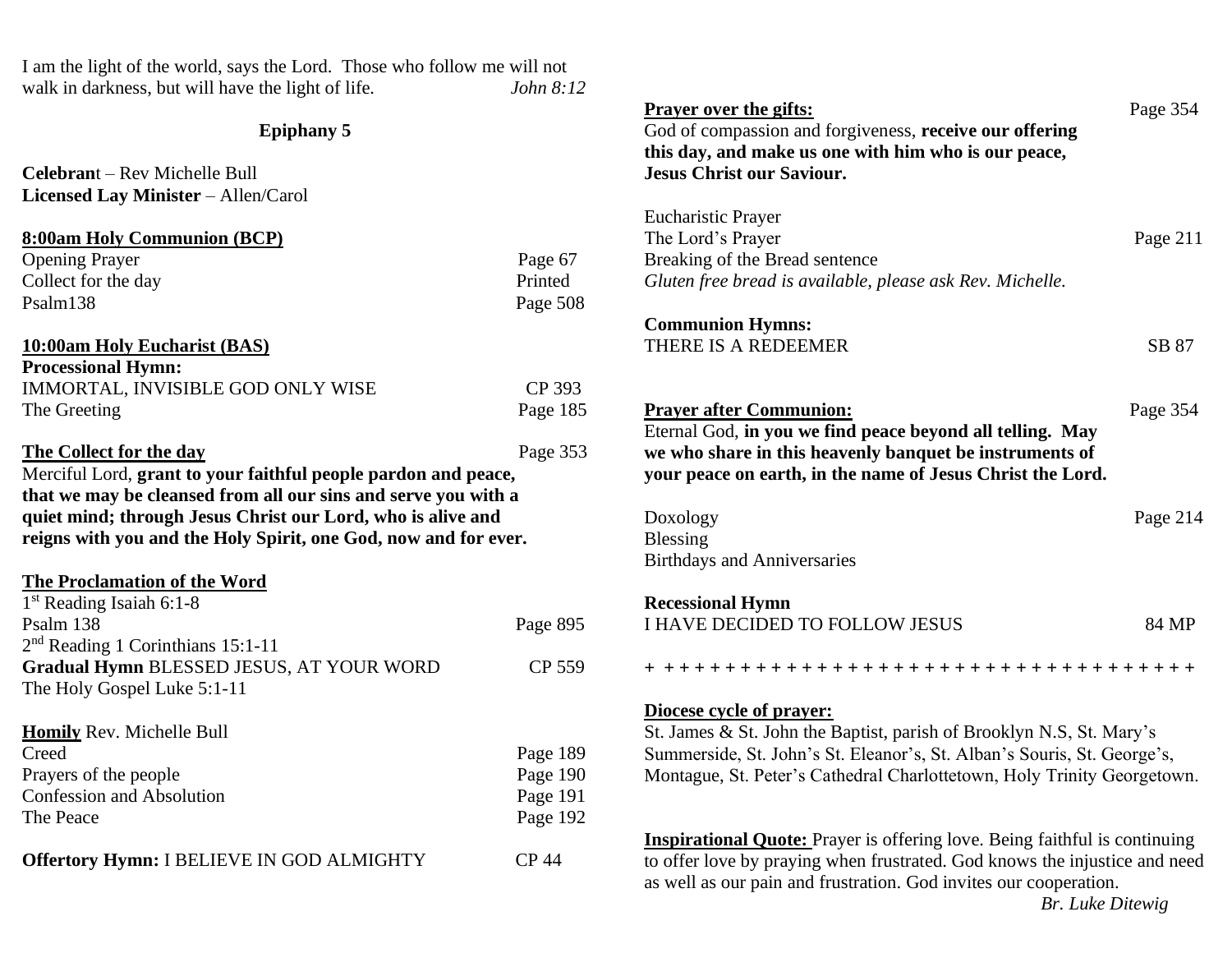#### **Readings for next Sunday Feb.13**

1 st Reading Jeremiah 17:5-10 Psalm 1 2<sup>nd</sup> Reading 1 Corinthians 15:12-20 The Holy Gospel Luke 6:17-26  $\backslash$ 

## **This week in our parish**

| Sunday Feb 6     | 8:00am Holy Communion (in person) |
|------------------|-----------------------------------|
|                  | 10:00 Holy Eucharist              |
| Thursday, Feb 10 | 10:00 pm Prayer Group on Zoom     |
| Saturday, Feb.12 | 2:00pm Executive meeting          |
| Sunday, Feb. 13  | 8:00am Holy Communion (in person) |
|                  | 10:00am Holy Eucharist            |

## **Notices**

**Annual General Meeting** Notice is hereby given that our AGM is scheduled for Sunday, February 27, after church. At the moment there is some doubt about how we will meet exactly, but please set aside the time. We will have the reports available the week before. If you want a report, please sign up in the narthex (one of two lists: planning to come to the meeting or not planning want a report anyway), or contact Liz.

**Parish Council:** We will be electing a new secretary and 3 or 4 new members of parish council this year. Plus a treasurer, but Wendy has agreed to continue, if you are willing to re-elect her. Please pray and see if God might be calling you to this sort of leadership role in the church.